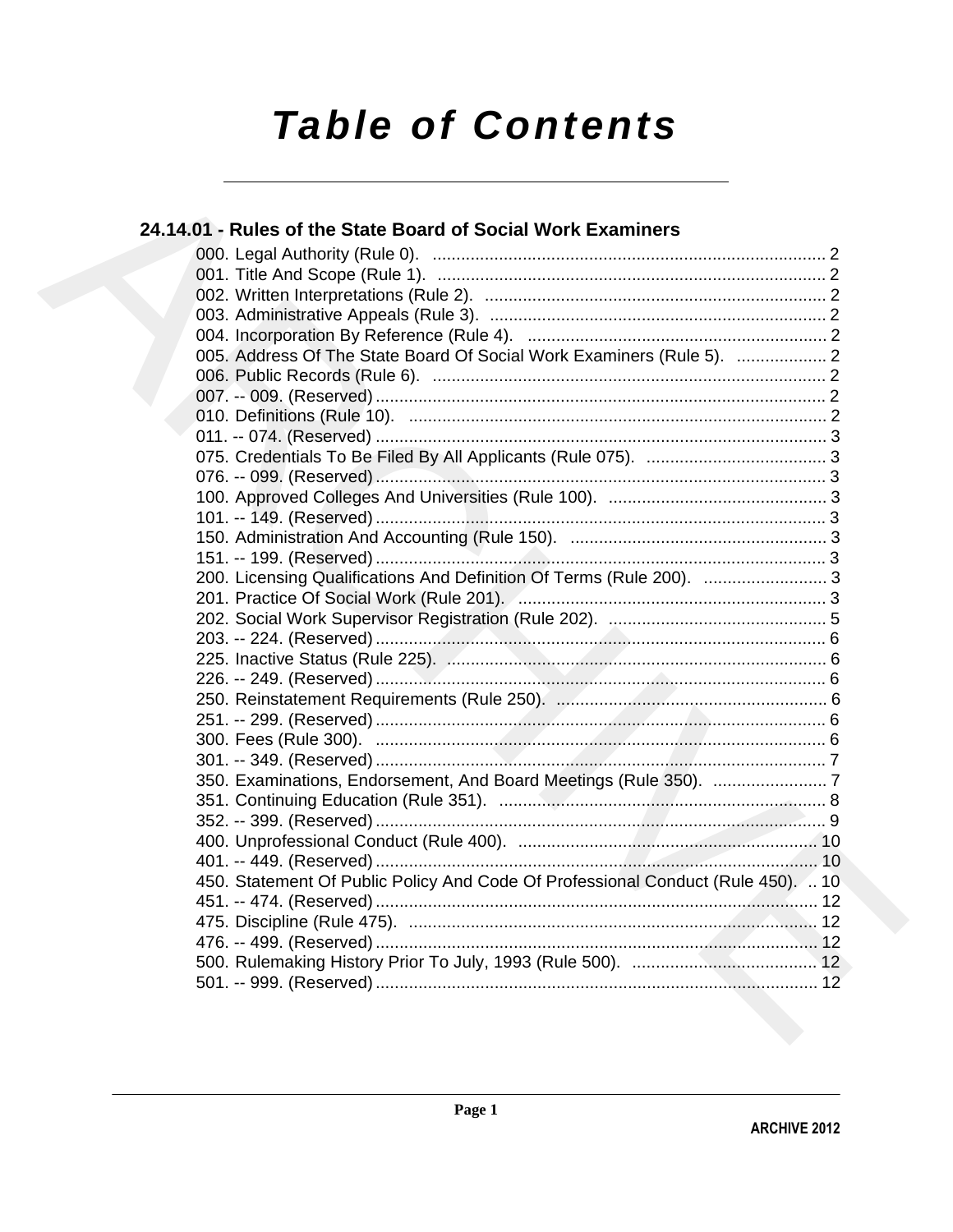#### **IDAPA 24 TITLE 14 CHAPTER 01**

#### **24.14.01 - RULES OF THE STATE BOARD OF SOCIAL WORK EXAMINERS**

#### <span id="page-1-1"></span><span id="page-1-0"></span>**000. LEGAL AUTHORITY (RULE 0).**

These rules are hereby prescribed and established pursuant to the authority vested in the State Board of Social Work Examiners by the provisions of Section 54-3204, Idaho Code. (7-1-93)

#### <span id="page-1-2"></span>**001. TITLE AND SCOPE (RULE 1).**

These rules shall be cited as IDAPA 24.14.01, "Rules of the State Board of Social Work Examiners." (7-1-93)

#### <span id="page-1-3"></span>**002. WRITTEN INTERPRETATIONS (RULE 2).**

The board may have written statements which pertain to the interpretation of the rules of this chapter. Such interpretations, if any, are available for public inspection and copying at cost in the main office of the Bureau of Occupational Licenses. (7-1-93) Occupational Licenses.

#### <span id="page-1-4"></span>**003. ADMINISTRATIVE APPEALS (RULE 3).**

Administrative Appeals shall be governed by the Administrative Procedure Act, Title 67, Chapter 52, Idaho Code. (3-13-02)

#### <span id="page-1-5"></span>**004. INCORPORATION BY REFERENCE (RULE 4).**

These rules do not incorporate by reference any document other than those sections of Idaho Code so referenced. (3-13-02)

#### <span id="page-1-6"></span>**005. ADDRESS OF THE STATE BOARD OF SOCIAL WORK EXAMINERS (RULE 5).**

**24.14.01 - RULES OF THE STATE BOARD OF SOCIAL WORK EXAMINERS<br>
1968.** LEGAL AITHORITY (RITLE 0).<br>
These mass are not proceed and easily be a property to the unitarity vessel in the Star Board of Social Work<br>
These mass ar The office of the State Board of Social Work Examiners is located within the Bureau of Occupational Licenses, 700 W. State Street, Boise, Idaho 83702. The Bureau is open between the hours of 8:00 a.m. and 5:00 p.m. each day except Saturdays, Sundays and holidays. The telephone number of the Board is (208) 334-3233. The Board's fax number is (208) 334-3945. The Board's e-mail address is swo@ibol.idaho.gov. The Board's official website is http://<br>www.ibol.idaho.gov. (4-11-06) www.ibol.idaho.gov.

#### <span id="page-1-7"></span>**006. PUBLIC RECORDS (RULE 6).**

The records associated with the State Board of Social Work Examiners are subject to the provisions of the Idaho<br>Public Records Act. Title 9, Chapter 3, Idaho Code. (3-13-02) Public Records Act. Title 9, Chapter 3, Idaho Code.

#### <span id="page-1-8"></span>**007. -- 009. (RESERVED)**

#### <span id="page-1-9"></span>**010. DEFINITIONS (RULE 10).**

<span id="page-1-13"></span><span id="page-1-12"></span><span id="page-1-11"></span><span id="page-1-10"></span>**01. Board**. The State Board of Social Work Examiners as prescribed in Section 54-3202, Idaho Code. (7-1-93)

**02. Bureau**. The Bureau means the Bureau of Occupational Licenses, as prescribed in Sections 54- 3204 and 67-2602, Idaho Code. (3-13-02)

**03. Psychotherapy**. Treatment methods using a specialized, formal interaction between a Clinical Social Worker and an individual, couple, family, or group in which a therapeutic relationship is established, maintained, or sustained to understand unconscious processes, intrapersonal, interpersonal, and psychosocial dynamics, and the diagnosis and treatment of mental, emotional, and behavioral disorders, conditions, and addictions.  $(3-20-04)$ 

<span id="page-1-14"></span>**04. Supportive Counseling**. Supportive counseling by a social worker means a method used by social workers to assist individuals, couples, families, and groups in learning how to solve problems and make decisions about personal, health, social, educational, vocational, financial, and other interpersonal concerns. This help in the maintenance of adaptive patterns is done in the interview through reassurance, advice giving, information providing, and pointing out client strengths and resources. Supportive counseling does not seek to reach unconscious material.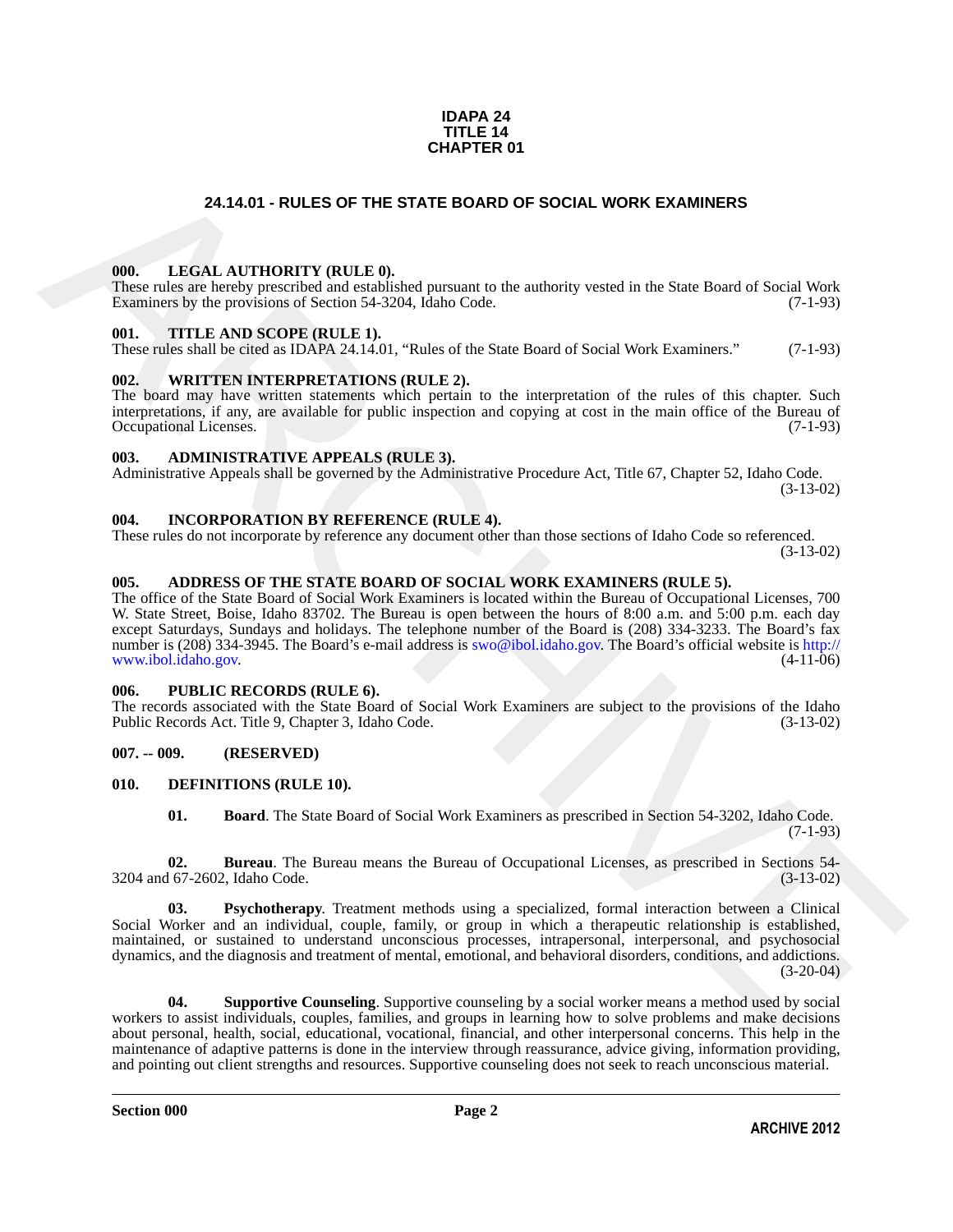(3-20-04)

#### <span id="page-2-0"></span>**011. -- 074. (RESERVED)**

#### <span id="page-2-13"></span><span id="page-2-1"></span>**075. CREDENTIALS TO BE FILED BY ALL APPLICANTS (RULE 075).**

<span id="page-2-15"></span>**01. Completed Application**. An application shall be completed by all applicants for licensure upon a scribed by the State Board of Social Work Examiners. (3-30-07) form prescribed by the State Board of Social Work Examiners.

<span id="page-2-16"></span>**Official Documents**. All applicants shall arrange for official documents including transcripts to be transmitted by the registrars of the educational institutions or official custodian of documents, directly to the board.

(3-30-07)

<span id="page-2-14"></span>**03. Applications on File**. Applications on file with the Board for a period in excess of two (2) years from the date of receipt by the Bureau shall be terminated unless good cause is demonstrated to the Board. (3-30-07)

#### <span id="page-2-2"></span>**076. -- 099. (RESERVED)**

#### <span id="page-2-12"></span><span id="page-2-3"></span>**100. APPROVED COLLEGES AND UNIVERSITIES (RULE 100).**

Any college, university, or school of social work that is accredited or is a candidate for accreditation by the Northwest Commission on Colleges and Universities or any similar accrediting body, and that offers a social work program that is accredited by the Council on Social Work Education (CSWE) or that is otherwise approved by the Board. The social work program must be a recognizable, coherent organizational entity within the institution. (3-29-12) social work program must be a recognizable, coherent organizational entity within the institution.

#### <span id="page-2-4"></span>**101. -- 149. (RESERVED)**

#### <span id="page-2-9"></span><span id="page-2-5"></span>**150. ADMINISTRATION AND ACCOUNTING (RULE 150).**

<span id="page-2-10"></span>The disposition of receipts and expenses for administering the terms and provisions of this Act shall be duly appropriated in the following manner: (7-1-93) appropriated in the following manner:

(1.2014) (TREFRANTE) (2.2014)<br>
1914. - (RESERANTE) (2.2014)<br>
1925. CREDENTIALS TO BE FILED BY ALL APPLICANTS (RULE 075).<br>
1935. CREDENTIALS TO BE HERO BY ALE APPLICANTS (RULE 075).<br>
1936. Distribution of the consistent Ap **01. Board Shall Contract with the Bureau of Occupational Licenses**. The board shall contract with the Bureau of Occupational Licenses for administrative, investigative, legal, fiscal and clerical responsibilities, for appropriation and accountability of all fees obtained under the terms and provisions of this Act, for issuing licenses to qualified applicants upon approval by the board and for any other duties so prescribed by the contract. (5-3-03)

<span id="page-2-11"></span>**02. Reimbursement of Board Members**. Board members shall be entitled to reimbursement for actual expenses incurred as long as such expenses are deemed necessary and prudent and are approved by the Board.

(5-3-03)

#### <span id="page-2-6"></span>**151. -- 199. (RESERVED)**

#### <span id="page-2-17"></span><span id="page-2-7"></span>**200. LICENSING QUALIFICATIONS AND DEFINITION OF TERMS (RULE 200).**

All applicants for licensing under the Social Work Licensing Act must meet the minimum qualifications as set forth by this act. (7-1-93) by this act.  $(7-1-93)$ 

<span id="page-2-20"></span>**01. Good Moral Character**. "Good moral character" is defined by the board as that behavior exhibited on the part of an applicant which is in conformity with the Social Work Code of Professional Conduct and within the limits of state law. (5-3-03)

<span id="page-2-18"></span>**02. Application for Licensure**. Application for licensure must be made to the Board of Social Work rs on forms provided by the Bureau of Occupational Licenses. (7-1-93) Examiners on forms provided by the Bureau of Occupational Licenses.

<span id="page-2-19"></span>**03. Educational Requirements**. Educational requirements must be verified by submission of official ts from the educational institution directly to the Bureau of Occupational Licenses. (5-3-03) transcripts from the educational institution directly to the Bureau of Occupational Licenses.

#### <span id="page-2-21"></span><span id="page-2-8"></span>**201. PRACTICE OF SOCIAL WORK (RULE 201).**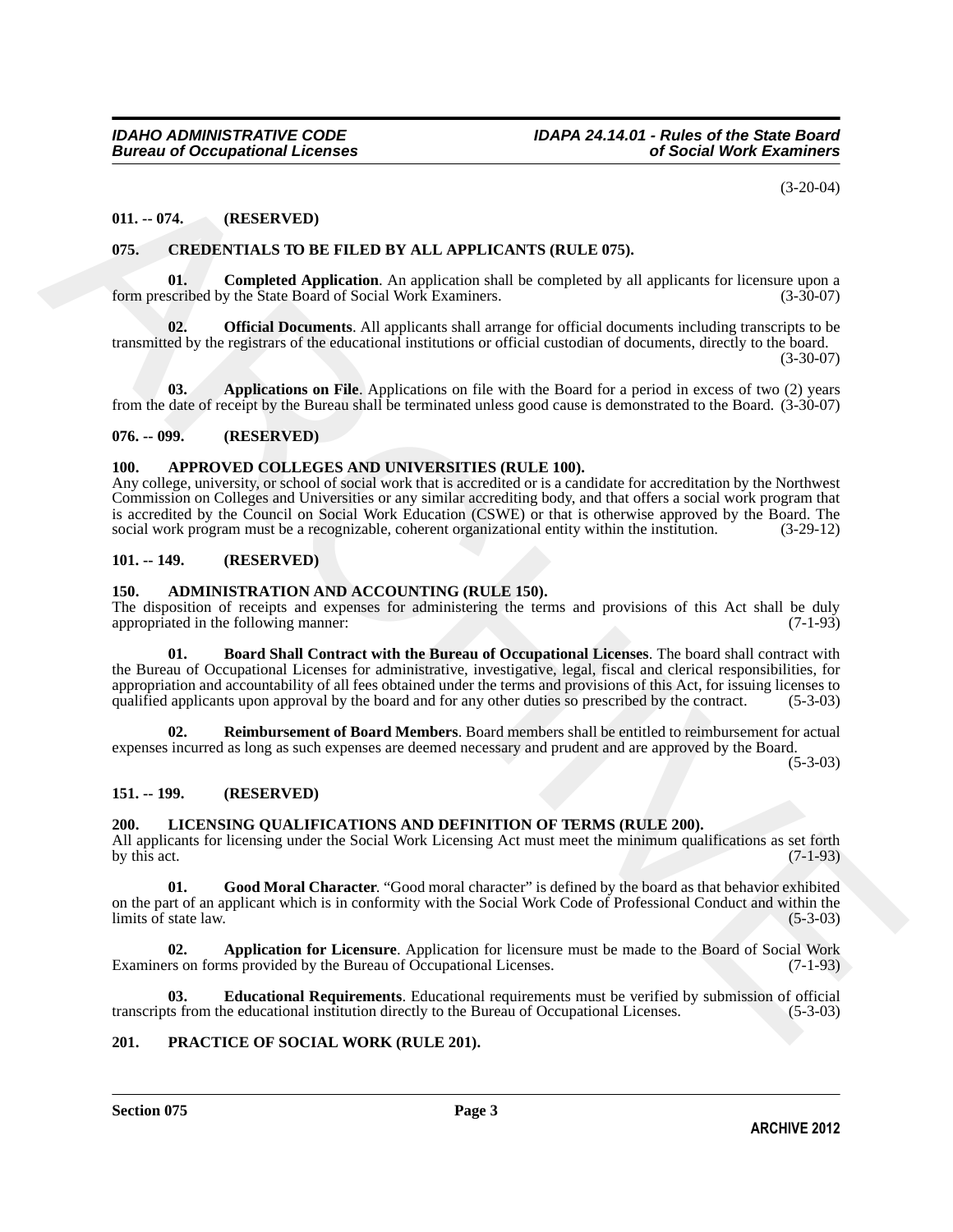#### *IDAHO ADMINISTRATIVE CODE IDAPA 24.14.01 - Rules of the State Board Bureau of Occupational Licenses of Social Work Examiners*

<span id="page-3-0"></span>**01. Baccalaureate Social Work**. The application of social work theory, knowledge, methods, and ethics to restore or enhance social or psychosocial functioning of individuals, couples, families, groups, organizations, and communities. Baccalaureate social work is a generalist practice that includes assessment, planning, intervention, evaluation, case management, information and referral, supportive counseling, supervision, and consultation with clients. Baccalaureate social work also includes advocacy, education, community organization, and the development, implementation and administration of policies, programs, and activities. Bachelor level social<br>workers are prohibited from performing psychotherapy. (3-20-04) workers are prohibited from performing psychotherapy.

<span id="page-3-3"></span>**02. Master's Social Work**. The application of social work theory, knowledge, methods and ethics, and the professional use of self to restore or enhance social, psychosocial or biopsychosocial functioning of individuals, couples, families, groups, organizations, and communities. Master's social work requires the application of specialized knowledge and advanced practice skills in the areas of assessment, treatment planning, implementation and evaluation, case management, information and referral, supportive counseling, supervision and consultation with clients, advocacy, teaching, research, community organization, and the development, implementation, and administration of policies, programs, and activities. Master level social workers who do not hold clinical licensure may provide psychotherapy only under the supervision of a licensed clinical social worker, psychologist, or psychiatrist and in accordance with an approved supervision plan. (3-20-04) psychiatrist and in accordance with an approved supervision plan.

<span id="page-3-1"></span>**03. Clinical Social Work**. The practice of clinical social work is a specialty within the practice of master's social work and requires the application of specialized clinical knowledge and advanced clinical skills in the areas of assessment, diagnosis, and treatment of mental, emotional, and behavioral disorders, conditions and addictions. Clinical social work is based on knowledge and theory of psychosocial development, behavior, psychopathology, motivation, interpersonal relationships, environmental stress, social systems, and cultural diversity, with particular attention to person-in-environment. It shares with all social work practice the goal of enhancement and maintenance of psychosocial functioning of individuals, families, and small groups. Clinical social work includes, but is not limited to, individual, couples, family and group psychotherapy, and includes independent and private practice.

<span id="page-3-4"></span>**0**4**. Private Practice of Social Work**. As defined in Section 54-3207, Idaho Code, is that independent practice in which an individual sets up and maintains responsibility for the contractual conditions of payment with clients, agencies, or institutions. (5-3-03) clients, agencies, or institutions.

<span id="page-3-5"></span><span id="page-3-2"></span>**Employment of a Social Worker**. A social worker employed directly by a physician, psychologist or other social worker, or by a public or private agency, institution, hospital, nursing home, rehabilitation center, or any similar facility, is not to be considered within the definition of an independent practitioner. Furthermore, a social worker who contracts with an agency or institution that assumes full responsibility for and supervises the services provided to clients is not considered to be a private practitioner. (5-3-03)

the material constitute Section with a representation of social methods, recording respectively. The application of social methods in the system of social methods in the system of social methods in the system of system of **06. Supervision**. Supervised experience shall be required for both independent practice status and clinical licensure. Consultative-teaching supervision is directed toward enhancement and improvement of the individual's social work values, knowledge, methods, and techniques. A total of three thousand (3,000) hours of supervised social work experience accumulated in not less than two (2) years is required. Actual supervisor contact shall be face-to-face and provided by a qualified and experienced professional working in the same area of practice and must occur on a regular and on-going basis and consist of a minimum of one hundred hours (100) hours. Ratio of supervisor/supervisee shall not exceed two (2) social workers to one (1) supervisor per hour of supervision. Group supervision totaling no more than fifty (50) hours will be allowed for groups of no more than six (6) persons and the allowable credit shall be prorated at the two to one (2 to 1) ratio (total session minutes divided by total supervisees multiplied by two (2) equals maximum allowable credit per supervisee for the session. i.e. an individual attending a one (1) hour group supervisory session consisting of six  $(6)$  supervisees shall be allowed twenty (20) minutes of group supervision credit). Supervisors must hold a degree in social work and a current license in good standing, except as noted in Subsection 201.06.c. except as noted in Subsection 201.06.c.

**a.** Supervision of baccalaureate social workers pursuing licensure as independent practitioners must be provided by a licensed social worker approved to provide independent practice at the baccalaureate, masters, or clinical level. (3-20-04) clinical level. (3-20-04)

**b.** Supervision of masters social workers pursuing licensure as independent practitioners must be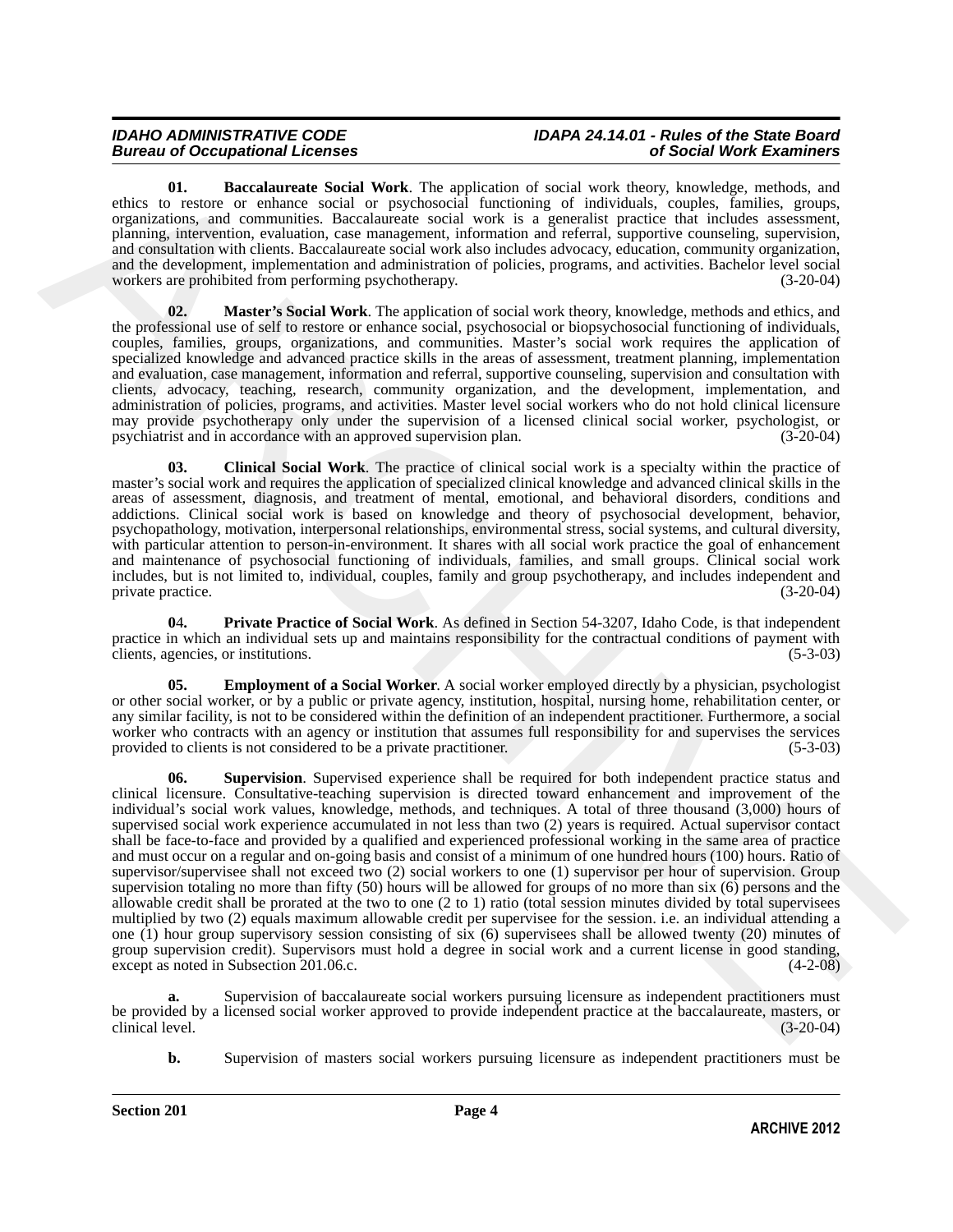provided by a licensed social worker approved to provide independent practice at the masters or clinical level. (5-3-03)

provided by a Busstand ovidi weeker approved to provide independent procedure at the matter or division level and the provided by effect the result of the China MCHIVE (3.10)<br>
provided by either a licensed chiral overlay **c.** Supervision of master level social workers pursuing licensure as clinical level practitioners must be provided by either a licensed clinical social worker who is registered as a supervisor, a licensed clinical psychologist, a person licensed to practice medicine and surgery who practices in the area of psychiatry, a licensed clinical professional counselor registered as a supervisor by the Idaho Licensing Board of Professional Counselors and Marriage and Family Therapists or a licensed marriage and family therapist registered as a supervisor by the Idaho Licensing Board of Professional Counselors and Marriage and Family Therapists and must focus on clinical social work as defined. No less than fifty percent (50%) of supervised experience must be provided by a licensed clinical social worker registered as a supervisor. A master level social worker pursuing licensure at the clinical level must<br>document three thousand (3000) hours of supervised practice as follows: (4-7-11) document three thousand (3000) hours of supervised practice as follows:

One thousand seven hundred fifty  $(1,750)$  hours of direct client contact involving treatment in clinical social work as defined; and (4-7-11)

ii. One thousand two hundred fifty (1,250) hours involving assessment, diagnosis, and other clinical ork as defined. (4-7-11) social work as defined.

**d.** Supervision reports shall be submitted from each supervisor directly to the Board within thirty (30) days following each six (6) month period. Failure of the supervisor to submit the required reports in a timely manner<br>may result in the supervisor being restricted by the Board from providing further supervision. (3-20-04) may result in the supervisor being restricted by the Board from providing further supervision.

**07. Supervised Practice Required**. To be eligible for licensure as an independent practitioner a candidate must: (5-3-03)

<span id="page-4-2"></span>**a.** Meet the requirements set forth in Subsection 201.06; (4-2-08)

**b.** Develop a plan for supervision that must be approved by the Board prior to commencement of supervision. Prior to a change in supervisors, the supervisee must notify the Board and the change must be approved<br>by the Board prior to the commencement of supervision by the new supervisor: and (5-3-03) by the Board prior to the commencement of supervision by the new supervisor; and

<span id="page-4-1"></span>

| c. | Not have more than two (2) supervisors at any given time. | $(5-3-03)$ |
|----|-----------------------------------------------------------|------------|
|----|-----------------------------------------------------------|------------|

**08. Out-of-State Supervised Experience**. The Board may consider supervised experience obtained outside the state of Idaho submitted for Idaho license purposes. Supervised experience must be provided by a licensed clinical social worker, licensed marriage and family therapist, licensed clinical psychologist, or a person licensed to practice medicine and surgery who practices in the area of psychiatry. No less than fifty percent (50%) of supervised experience must be provided by a licensed clinical social worker. The applicant must meet the other requirements of supervised practice as set forth in these rules. (4-2-08) supervised practice as set forth in these rules.

#### <span id="page-4-3"></span><span id="page-4-0"></span>**202. SOCIAL WORK SUPERVISOR REGISTRATION (RULE 202).**

Effective January 1, 2007, Idaho licensed social workers shall be registered with the Board in order to provide postgraduate supervision for those individuals pursuing licensure in Idaho as a clinical social worker. (4-11postgraduate supervision for those individuals pursuing licensure in Idaho as a clinical social worker.

<span id="page-4-5"></span>

| 01. | <b>Requirements for Registration.</b> |  | $(3-14-05)$ |
|-----|---------------------------------------|--|-------------|
|-----|---------------------------------------|--|-------------|

**a.** Document at least two (2) years experience as a licensed clinical social worker. (4-11-06)

**b.** Have not been the subject of any disciplinary action for five (5) years prior to application for registration.  $(3-14-05)$ registration. (3-14-05)

**c.** Document fifteen (15) contact hours of education in clinical supervisor training as approved by the (4-2-08)  $Board.$  (4-2-08)

<span id="page-4-4"></span>**02. Registration**. A supervisor applicant shall submit to the Bureau a completed application form as the board. (3-14-05) approved by the board.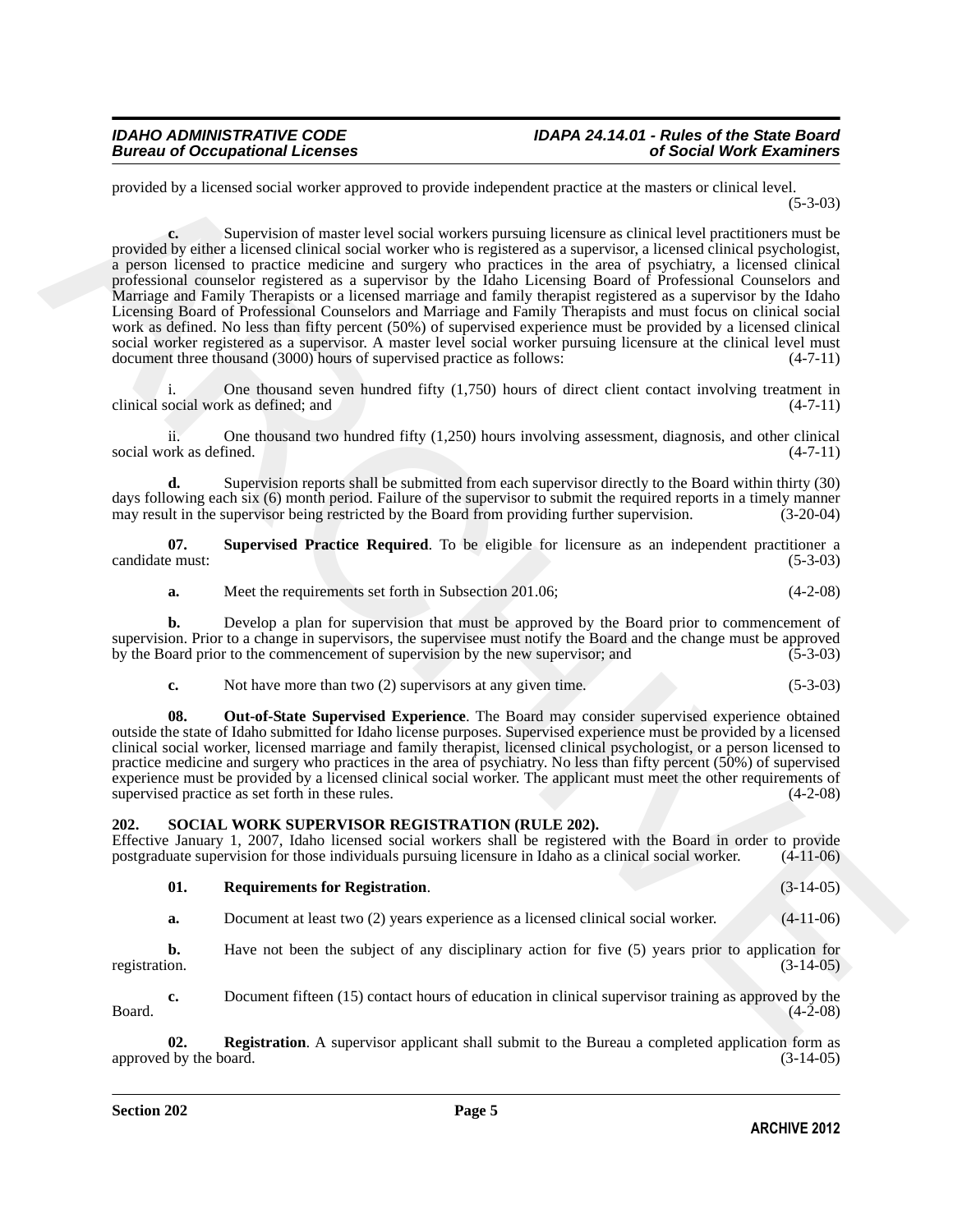#### <span id="page-5-0"></span>**203. -- 224. (RESERVED)**

#### <span id="page-5-13"></span><span id="page-5-12"></span><span id="page-5-11"></span><span id="page-5-1"></span>**225. INACTIVE STATUS (RULE 225).**

#### <span id="page-5-2"></span>**226. -- 249. (RESERVED)**

#### <span id="page-5-14"></span><span id="page-5-3"></span>**250. REINSTATEMENT REQUIREMENTS (RULE 250).**

#### <span id="page-5-4"></span>**251. -- 299. (RESERVED)**

#### <span id="page-5-6"></span><span id="page-5-5"></span>**300. FEES (RULE 300).**

<span id="page-5-10"></span><span id="page-5-9"></span><span id="page-5-8"></span><span id="page-5-7"></span>

| To administer and carry out the provisions of this Act, the following fees are established: |  | $(7-1-93)$ |
|---------------------------------------------------------------------------------------------|--|------------|
|                                                                                             |  |            |
|                                                                                             |  |            |
|                                                                                             |  |            |

|               | a.             | Upon receipt of a completed application verifying compliance with the requirements for<br>registration as a supervisor, the applicant shall be registered as a supervisor.                                                                                    | $(3-14-05)$ |
|---------------|----------------|---------------------------------------------------------------------------------------------------------------------------------------------------------------------------------------------------------------------------------------------------------------|-------------|
|               | $\mathbf{b}$ . | A supervisor's registration shall be valid only so long as the individual's clinical social worker<br>license remains current and in good standing.                                                                                                           | $(3-14-05)$ |
| $203. - 224.$ |                | (RESERVED)                                                                                                                                                                                                                                                    |             |
| 225.          |                | <b>INACTIVE STATUS (RULE 225).</b>                                                                                                                                                                                                                            |             |
|               | 01.            | <b>Request for Inactive Status.</b> Each person requesting an inactive status during the renewal of their<br>active license must submit a written request and pay the established fee.                                                                        | $(4-9-09)$  |
|               | 02.            | <b>Inactive License Status.</b>                                                                                                                                                                                                                               | $(4-9-09)$  |
|               | a.             | All continuing education requirements will be waived for any year or portion thereof that a licensee<br>maintains an inactive license and is not actively practicing or supervising in Idaho                                                                  | $(4-9-09)$  |
|               | $b$ .          | Inactive license renewal notices and licenses will be marked "Inactive."                                                                                                                                                                                      | $(4-9-09)$  |
|               | c.             | When the licensee desires active status, he must show acceptable fulfillment of continuing<br>education requirements for the previous twelve (12) months and submit a fee equivalent to the difference between the<br>inactive and active renewal fee.        | $(4-9-09)$  |
|               | d.             | Licensees shall not practice in Idaho while on inactive status.                                                                                                                                                                                               | $(4-9-09)$  |
| $226. - 249.$ |                | (RESERVED)                                                                                                                                                                                                                                                    |             |
| 250.          |                | REINSTATEMENT REQUIREMENTS (RULE 250).<br>The Bureau shall cancel all licenses that have expired for failure to renew. The Bureau of Occupational Licenses may<br>reinstate said licenses in accordance with the requirements of Section 67-2614, Idaho Code. | $(5-3-03)$  |
| $251 - 299$ . |                | (RESERVED)                                                                                                                                                                                                                                                    |             |
| 300.          |                | FEES (RULE 300).<br>To administer and carry out the provisions of this Act, the following fees are established:                                                                                                                                               | $(7-1-93)$  |
|               | 01.            | Application and Original License Fee. Application and Original License Fee for licensed clinical<br>social worker or licensed masters social worker or licensed social worker - sixty dollars (\$60).                                                         | $(4-9-09)$  |
| fees.         | 02.            | <b>Examination Fee.</b> Examination fee will be set by the Board in concordance with the testing service                                                                                                                                                      | $(7-1-93)$  |
|               | 03.            | Endorsement and License Fee. Endorsement and License Fee for licensed clinical social worker<br>or licensed masters social worker or licensed social worker - sixty dollars (\$60).                                                                           | $(4-9-09)$  |
|               | 04.            | Renewal Fee. Renewal Fee:                                                                                                                                                                                                                                     | $(7-1-93)$  |
|               | a.             | Licensed Clinical Social Worker -- Seventy dollars (\$70).                                                                                                                                                                                                    | $(4-9-09)$  |
|               | b.             | Licensed Masters Social Worker -- Sixty dollars (\$60).                                                                                                                                                                                                       | $(4-9-09)$  |
|               | c.             | Licensed Social Worker -- Sixty dollars (\$60).                                                                                                                                                                                                               | $(4-9-09)$  |
|               | d.             | Inactive Licensed Clinical Social Worker -- Thirty-five dollars (\$35).                                                                                                                                                                                       | $(4-9-09)$  |
|               |                |                                                                                                                                                                                                                                                               |             |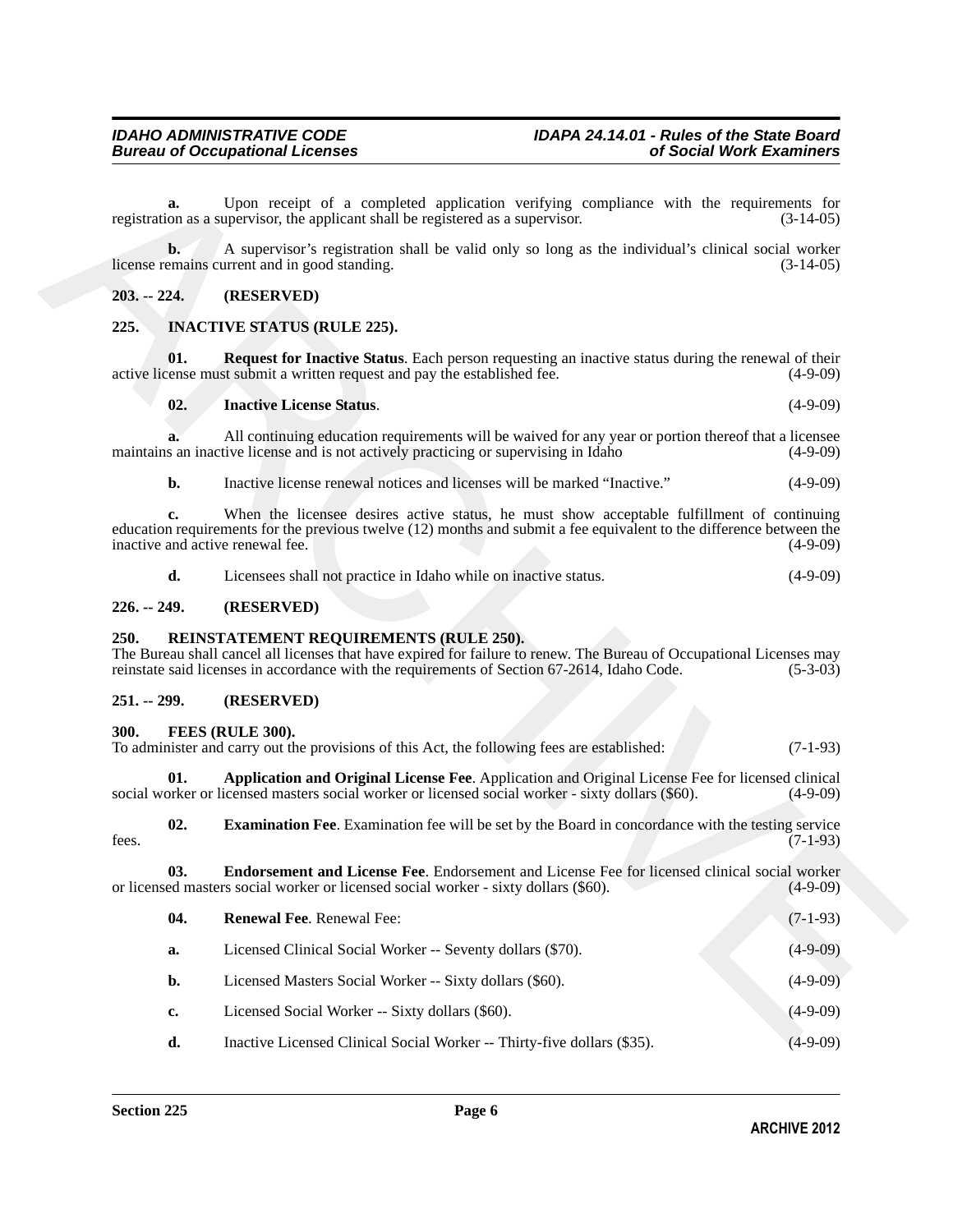- **e.** Inactive Licensed Masters Social Worker -- Thirty dollars (\$30). (4-9-09)
- <span id="page-6-10"></span>**f.** Inactive Licensed Social Worker -- Thirty dollars (\$30). (4-9-09)
- **05. Reinstatement Fee**. Reinstatement fees in accordance with Section 67-2614, Idaho Code. (7-1-93)
- <span id="page-6-9"></span>**06. All Fees Under This Act Are Non-Refundable**. All fees under this Act are non-refundable. (7-1-93)

#### <span id="page-6-0"></span>**301. -- 349. (RESERVED)**

#### <span id="page-6-2"></span><span id="page-6-1"></span>**350. EXAMINATIONS, ENDORSEMENT, AND BOARD MEETINGS (RULE 350).**

**Consider Licensed Matters Social Worke--Thiny dellar, (350)**<br> **Consider Licensed Social Worke--Thiny dellar, (350)**<br> **Consider Licensed Social Worke--Thiny dellar (850)**<br> **Consider Licensed Social Worke--Thiny dellar acc** Examinations will be conducted by the board for qualified applicants for social work licensing and board meetings will be held to conduct other business. Applications for examination may be reviewed and approved by a designated Board member upon determination that the applicant meets the qualifications for examination. Approval to sit for examination does not obligate the Board to issue a license if it is later determined that the applicant does not meet the requirements for licensure. (3-20-04) requirements for licensure.

<span id="page-6-3"></span>**01. Board Meetings**. Board meetings will be held at least three (3) times each year at such times and the board deems necessary. (5-3-03) places as the board deems necessary.

**02. Exam Utilized**. The Board utilizes the uniform, nationally standardized examination of the ion of Social Work Boards (ASWB). Association of Social Work Boards (ASWB).

<span id="page-6-6"></span>**a.** Bachelor level candidates shall be required to successfully pass the bachelor's examination.

(4-2-08)

- **b.** Masters level candidates shall be required to successfully pass the master's examination.  $(4-2-08)$
- <span id="page-6-8"></span><span id="page-6-4"></span>**c.** Clinical level candidates shall be required to successfully pass the clinical examination. (5-3-03)

**03. Dates of Exams**. Examination at all levels of social work licensing will be conducted on dates ed for national administration. (7-1-93) established for national administration.

**04. Graduation Date to Qualify for Exam**. Candidates for examination who can satisfy the board that they will be graduating at the end of the spring, summer or fall terms of any given year, may qualify for examination at the established testing period immediately preceding the date of graduation. (5-24-95)

<span id="page-6-7"></span>**Exemption from Exam**. An applicant who has been tested for licensure utilizing an acceptable examination will be exempt from the Idaho examination if the applicant received a converted score of seventy (70) based upon a criterion reference examination. (7-1-93) based upon a criterion reference examination.

<span id="page-6-5"></span>**06. Endorsement**. The Board may grant a license to any person who submits a completed application a approved by the Board together with the required fees and who: (5-3-03) on a form approved by the Board together with the required fees and who:

**a.** Holds a current, active social work license, at the level for which a license is being sought, issued by the authorized regulatory entity in another state or country, the certification of which must be received directly by the Board from the issuing agency; and (3-20-04)

**b.** Has not been disciplined within the last five (5) years, had a license revoked, suspended, restricted, vise sanctioned by any regulatory entity and has never voluntarily surrendered a license; and (5-3-03) or otherwise sanctioned by any regulatory entity and has never voluntarily surrendered a license; and

**c.** Is of good moral character and has not been convicted, found guilty, or received a withheld tor suspended sentence for any felony; and (5-3-03) judgment or suspended sentence for any felony; and

**d.** Has successfully passed an examination, as referenced in Subsection 350.02, or an examination provided by the Professional Examination Service (PES) at the clinical social worker and social worker level or the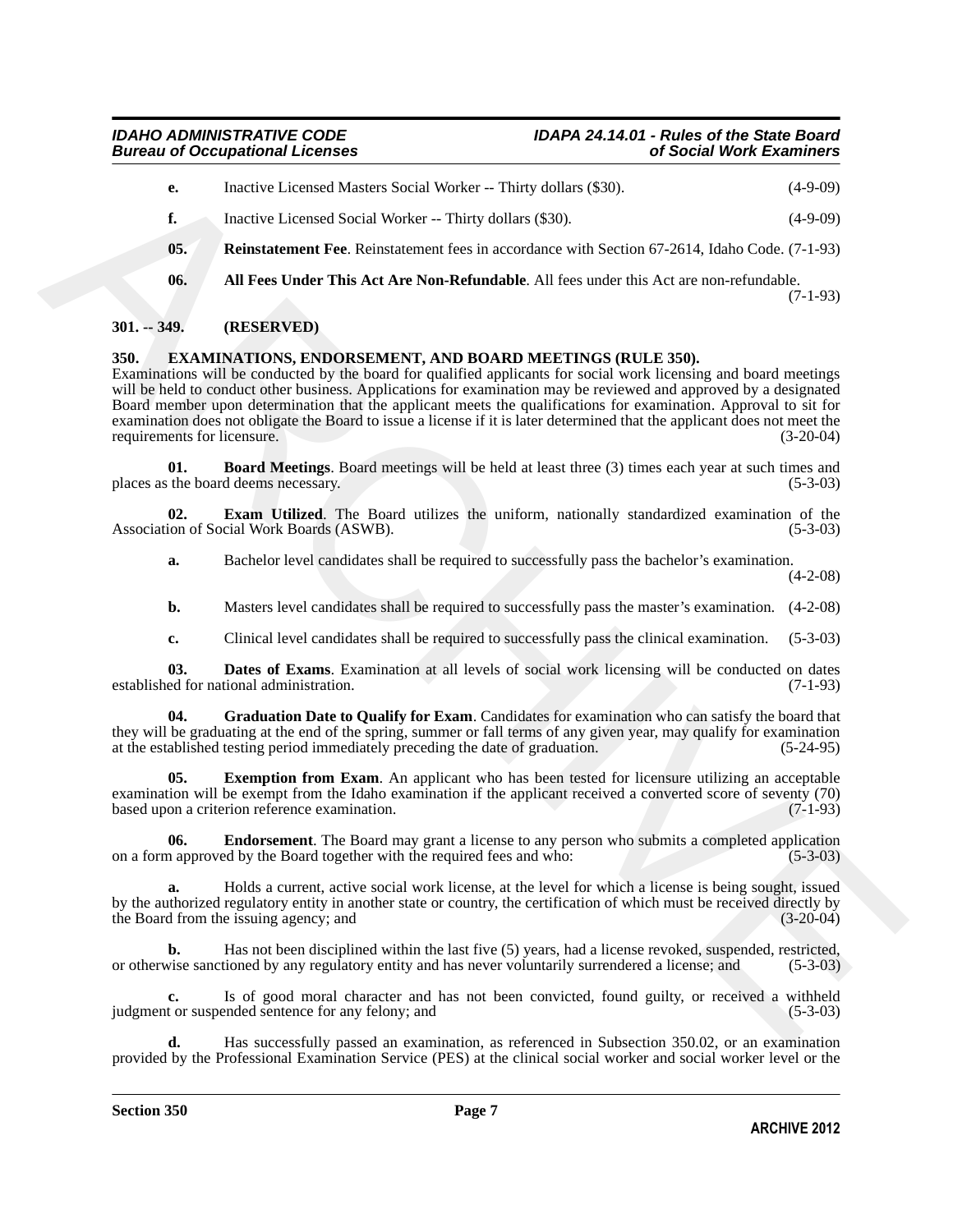Education Testing Service (ETS) examination; and (5-3-03)

**e.** Has certified under oath to abide by the laws and rules governing the practice of social work in Idaho and the code of professional conduct. (5-3-03)

#### <span id="page-7-0"></span>**351. CONTINUING EDUCATION (RULE 351).**

#### <span id="page-7-3"></span><span id="page-7-1"></span>**01. Continuing Education Requirements**. (7-1-95)

**a.** Continuing education is required for renewal at all levels of social work licensure in Idaho. The board may, upon application, waive the requirements of this rule in cases involving illness or unusual circumstances interfering with the licensee's ability to practice or inability to conform to the rules. (3-20-04) interfering with the licensee's ability to practice or inability to conform to the rules.

**b.** The completion of a minimum of twenty (20) continuing education (CE) hours annually is required to renew each licensure level. (5-3-03) (5-3-03)

**c.** Compliance with the continuing education (CE) requirements for licensees shall be reported annually. A continuing education course taken in any renewal year, but not claimed for CE credit in that year, may be utilized for credit in the following renewal year. (5-3-03)

**d.** Each licensed social worker shall complete and return to the Bureau a Board approved continuing n report form as part of the annual renewal of licenses. (5-3-03) education report form as part of the annual renewal of licenses.

**e.** Licensees will maintain documentation verifying CE attendance and curriculum for a period of four (4) years. This documentation will be subject to audit by the board. (5-3-03)

**f.** Licensees shall not be required to comply with this requirement during the first year in which they licensed under the social work act. (5-3-03) become licensed under the social work act.

**g.** One (1) continuing education hour shall equal one (1) clock hour. (7-1-95)

**h.** Courses that are part of the curriculum of a university, college or other educational institution shall be allotted CE credit at the rate of fifteen (15) CE hours for each semester hour or ten (10) CE hours for each quarter hour of school credit awarded. (7-1-95) hour of school credit awarded.

**i.** No more than ten (10) continuing education hours may be obtained from category II. (7-1-95)

As part of the required hours of continuing education, all licensees must complete at least one (1) very year in professional ethics. (3-20-04) hour of training every year in professional ethics.

**k.** Applications for reinstatement of a cancelled license shall include documented proof of meeting the continuing education requirements for the previous twelve (12) months. The requirement for professional ethics training shall continue during any period of cancellation. (3-20-04)

#### <span id="page-7-2"></span>**02. Categories of Continuing Education**. (7-1-95)

Foltention Testing Service (FTS) event matrix, and<br>
16.5.10)<br>
16ths can be considered interesting the principal method of the state of the state of scaling of the state<br>
16ths can be considered interesting the state of th **a.** Category I. Category I includes formally organized learning events, ideally involving face-to-face interaction with a teacher for the purpose of accomplishing specific learning objectives. Courses, workshops, conferences, practice oriented seminars, staff development and training activities coordinated and/or taught by approved and recognized educators also are included in this category. Because of our geographic location and sparse population, closed circuit T.V., video and audio tapes, internet based courses, and correspondence courses may be substituted for face-to-face contact if the course is interactive or requires an examination. (3-14-05)

**b.** Category II. Category II consists of a variety of self-directed professional study activities and growth experiences. Examples include making an initial presentation on professional issues or programs, teaching a course for the first time, presenting a lecture or conducting a workshop for the first time, editing or writing professional books or articles, and conducting professional research. (3-20-04) professional books or articles, and conducting professional research.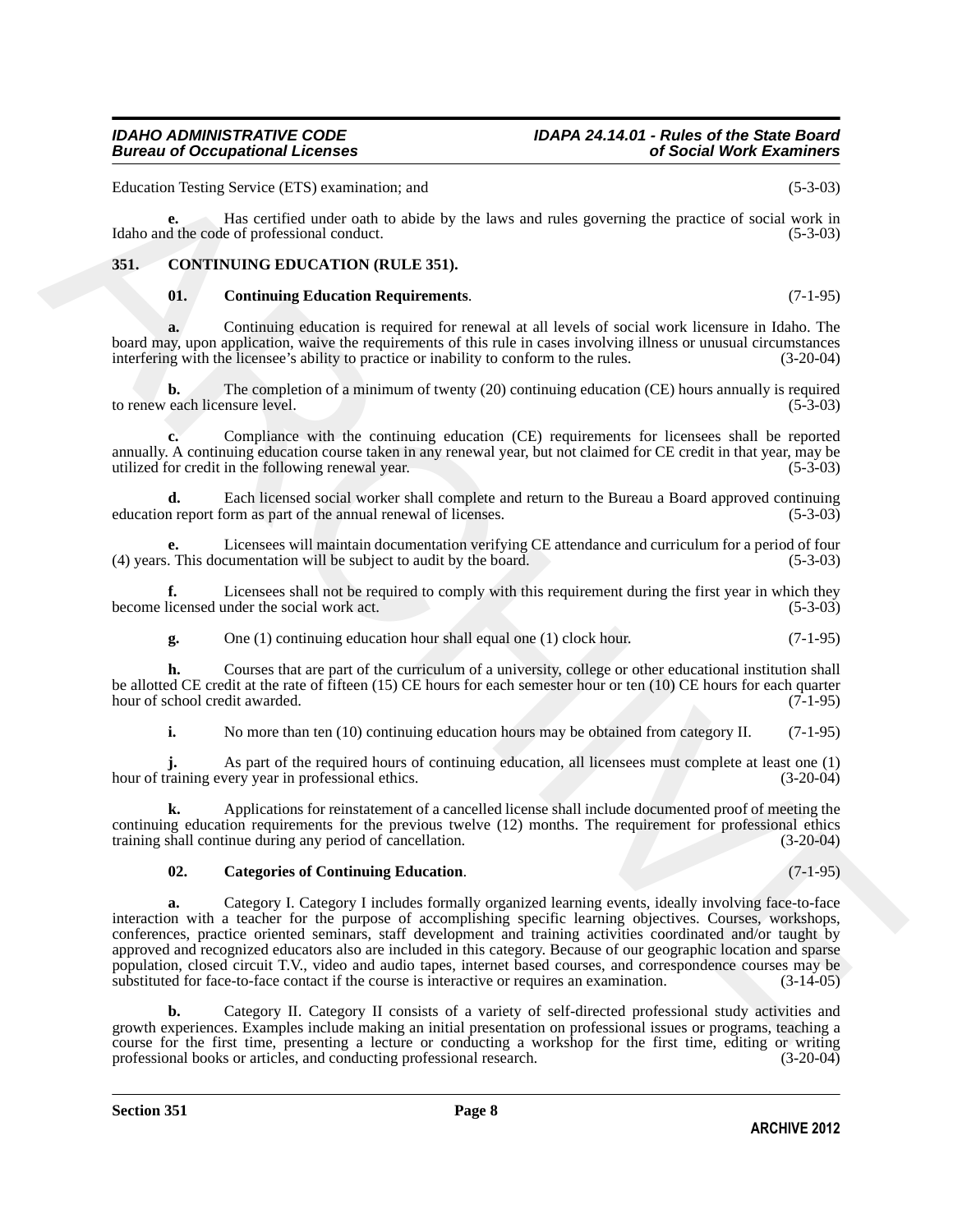**c.** The subject matter of all approved continuing education shall be germane to the practice of social work as defined in Section 54-3202, Idaho Code, and may include the specialties of Marriage and Family Therapy,<br>Psychiatry, Psychiatric Nursing, or Psychology. (3-14-05) Psychiatry, Psychiatric Nursing, or Psychology.

<span id="page-8-1"></span>

| $\overline{\phantom{0}03}$ . | <b>Continuing Education Sources.</b> | $(7-1-95)$ |
|------------------------------|--------------------------------------|------------|
|------------------------------|--------------------------------------|------------|

**a.** Continuing education course providers shall include: (5-3-03)

i. Professional Associations. Continuing education hours may be obtained by participating in activities sponsored by or approved by professional associations including but not limited to the Idaho Chapter of the National Association of Social Workers, Idaho Society for Clinical Social Workers. The professional association shall certify the number of clock hours of educational content in each sponsored or approved activity. (5-3-03 certify the number of clock hours of educational content in each sponsored or approved activity.

ii. Educational Institutions. Continuing education hours may be obtained by completing coursework not below your level of licensing or by participating in continuing education programs sponsored by or approved by educational institutions accredited by a regional body recognized by the Council on Post Secondary Accreditation. The educational institution shall certify the number of clock hours of educational content in each sponsored or approved program. (7-1-95)

iii. Government Agencies, Schools and Hospitals. Continuing education hours may be obtained by participating in in-service training, courses or workshops sponsored by federal, state, or local government agencies, public school systems and licensed hospitals. The provider shall certify the number of clock hours of educational content in each approved activity. (7-1-95)

iv. Private social service agencies and other entities. Continuing education hours may be obtained by participating in continuing education programs sponsored by agencies or entities who regularly provide social work services. The provider shall certify the number of clock hours of educational content in each approved activity.

 $(3-20-04)$ 

work in direct of the subject rantic of all operator contribute generation of all be generate to be metally the subset of States.<br>
The Southern Scholars (Section 1991) and the subset of the Southern Scholars (Section 1991 **b.** All continuing education hours must be relevant to the profession of social work at the individual's particular level of social work licensure. The presenter's level of education must be at the licensee's level or above. Continuing education for clinical licensees must be clinical in nature except that five (5) hours each year may be nonclinical but shall be germane to the practice of social work. Final approval of acceptable programs rests with the Board. (3-20-04)

#### <span id="page-8-2"></span>**04. Documentation**. (7-1-95)

**a.** Each licensee shall maintain documentation verifying CE attendance and curriculum for a period of years from the date of completion. This documentation will be subject to audit by the Board. (5-3-03) four (4) years from the date of completion. This documentation will be subject to audit by the Board.

**b.** Licensees shall attest, on their annual license renewal application, that they have satisfied the continuing education requirements. False attestation of satisfaction of the continuing education requirements on a renewal application shall subject the licensee to disciplinary action, including revocation. (5-3-03) renewal application shall subject the licensee to disciplinary action, including revocation.

Category I documents must be in the form of a certificate of attendance, a statement signed by the participation in the activity, or an official transcript. (5-3-03) provider verifying participation in the activity, or an official transcript.

**d.** In the event a licensee fails to provide the Board with acceptable documentation of the hours o on the renewal application, the license will not be renewed. (7-1-95) attested to on the renewal application, the license will not be renewed.

**e.** Documented proof of meeting the continuing education requirement shall be in the form of a certificate or letter from the sponsoring entity that includes the title of the activity, the subject material covered, the dates and number of hours credited, and the presenter's full name and professional credentials. (5-3-03)

#### <span id="page-8-0"></span>**352. -- 399. (RESERVED)**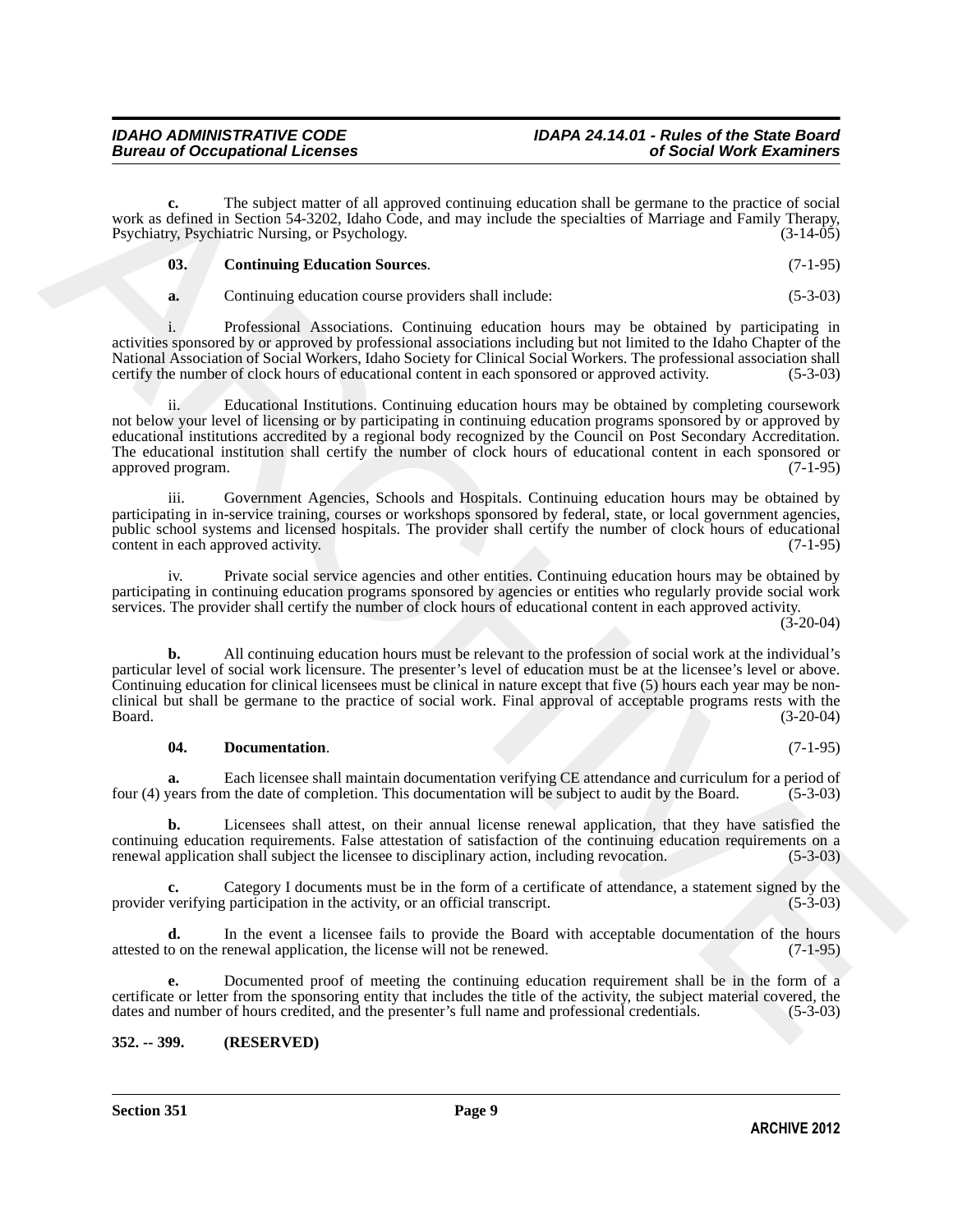### *Bureau of Occupational Licenses of Social Work Examiners*

### *IDAHO ADMINISTRATIVE CODE IDAPA 24.14.01 - Rules of the State Board*

#### <span id="page-9-6"></span><span id="page-9-0"></span>**400. UNPROFESSIONAL CONDUCT (RULE 400).**

"Unprofessional conduct" is further defined as any violation of the Social Work Code of Professional Conduct. (7-1-93)

#### <span id="page-9-1"></span>**401. -- 449. (RESERVED)**

#### <span id="page-9-3"></span><span id="page-9-2"></span>**450. STATEMENT OF PUBLIC POLICY AND CODE OF PROFESSIONAL CONDUCT (RULE 450).**

**40h. CIVENOTES:** CONFIRMATION CONFIDENTIES 400. The Section of the Section Material Conduct  $(7.1-3)$ <br> **40)**  $\frac{1}{2}$  consider the section of the Section Confidential of the Section Material Conductive Consider the Se The profession of social work is dedicated to serving people; the professional relationship between social workers and clients thus shall be governed by the highest moral and ethical values. The client is in a vulnerable role that extends beyond the time frame of actual services. In both social and professional interactions, this vulnerability shall be taken into consideration whether the person is currently or has been a client. Following is the Code of Professional Conduct: (5-24-95)

#### <span id="page-9-5"></span>**01. The Social Worker's Ethical Responsibility to Clients**. (7-1-93)

**a.** For the purpose of this Code of Professional Conduct, a client is anyone for whom the social worker provides social work services directly or indirectly through consultations, staffings, or supervision with other professionals. (7-1-93) professionals.

**b.** The social worker shall not commit fraud nor misrepresent services performed.  $(7-1-93)$ 

**c.** The social worker shall not solicit the clients of an agency for which they provide services for his ractice. (7-1-93) private practice.

**d.** The social worker shall not divide a fee or accept or give anything of value for receiving or making a referral. a referral. (7-1-93)

**e.** The social worker shall provide clients with accurate and complete information regarding the desired nature of the services available to them.  $(7-1-93)$ extent and nature of the services available to them.

**f.** The social worker shall terminate service to clients, and professional relationships with them, when vice and relationships are no longer required or in which a conflict of interest arises. (7-1-93) such service and relationships are no longer required or in which a conflict of interest arises.

**g.** A social worker shall not violate a position of trust by knowingly committing any act detrimental to  $(7-1-93)$ a client.  $(7-1-93)$ 

**h.** A social worker shall not exploit their professional relationships with clients (or former clients), supervisees, supervisors, students, employees, or research participants, sexually or otherwise. Social workers shall not condone or engage in sexual harassment. Sexual harassment is defined as deliberate or repeated comments, gestures, or physical contacts of a sexual nature that are unwelcomed by the recipient. (7-1-93) gestures, or physical contacts of a sexual nature that are unwelcomed by the recipient.

**i.** A social worker shall not engage in sexual acts with a client or with a person who has been a client within the past three (3) years. A social worker shall not provide social work services to a person with whom he/she has had a sexual relationship. (7-1-93) has had a sexual relationship.

#### <span id="page-9-4"></span>**02. The Social Worker's Conduct and Comportment as a Social Worker**. (7-1-93)

**a.** In providing services, a social worker shall not discriminate on the basis of age, gender, race, color, religion, national origin, mental status, physical disability, social or economic status, political belief, or any other preference or personal characteristic, condition or status. (4-2-08) preference or personal characteristic, condition or status.

**b.** Social workers shall not undertake any activity in which their personal problems are likely to lead to inadequate performance or harm to a client, colleague, student, or research participant. If engaged in such activity when they become aware of their personal problems, they shall seek competent professional assistance to determine<br>whether they should suspend, terminate, or limit the scope of their professional activities. (7-1-93) whether they should suspend, terminate, or limit the scope of their professional activities.

**c.** A social worker shall not practice while impaired by medication, alcohol, drugs, or other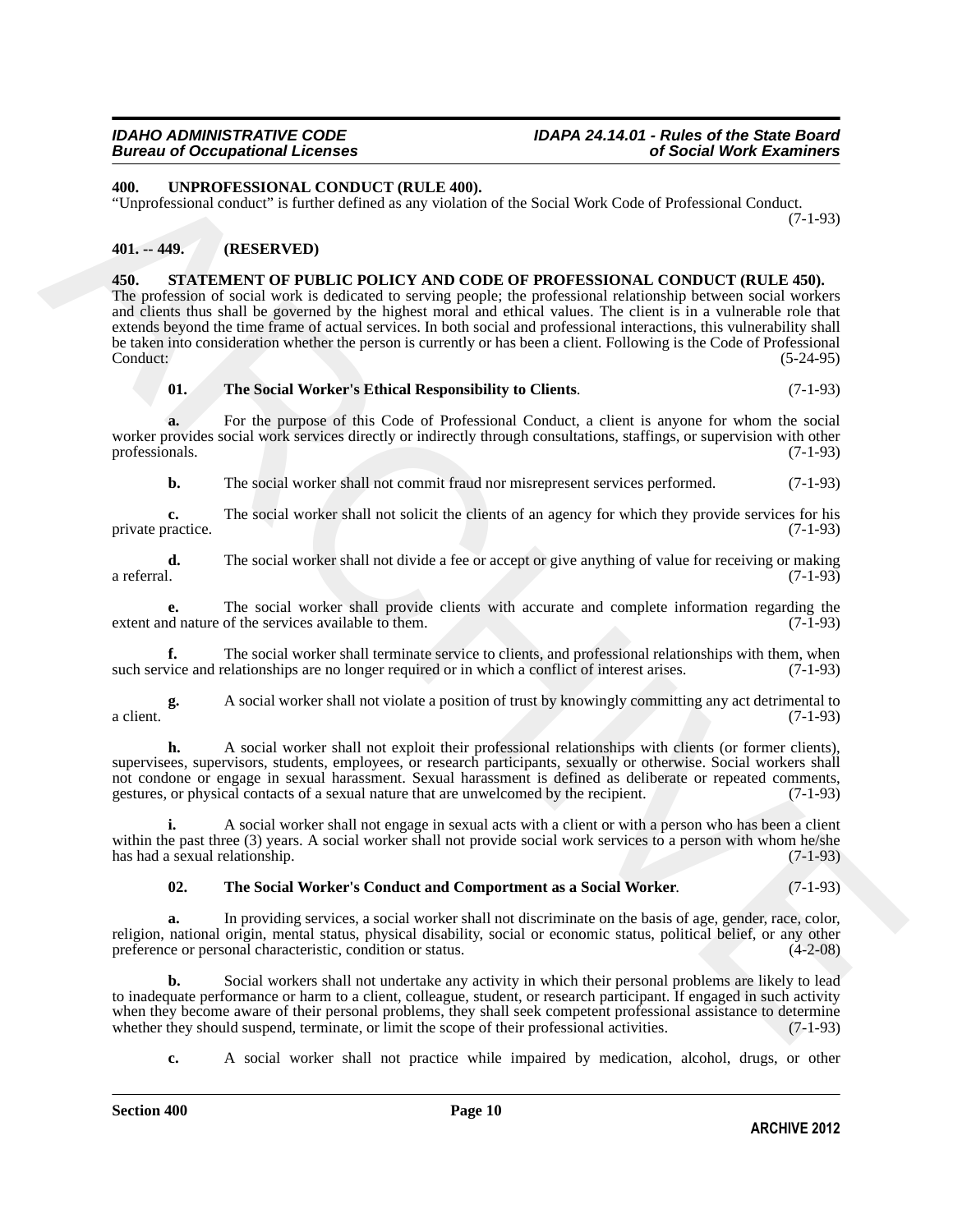chemicals. A social worker shall not practice under a mental or physical condition that impairs the ability to practice  $\text{safely.}$  (4-2-08)

**d.** A social worker shall not repeatedly fail to keep scheduled appointments. (7-1-93)

**e.** The social worker who anticipates the termination or interruption of service to clients shall notify clients promptly and seek the transfer, referral, or continuation of services in relation to the clients' needs and preferences. (7-1-93)

**f.** The social worker shall attempt to make appropriate referrals as indicated by the client's need for services. (7-1-93)

**g.** A social worker shall obtain the client's or legal guardian's informed written consent when a client is to be involved in any research project. A social worker shall explain the research, including any implications. (7-1-93)

**h.** The social worker shall obtain informed consent of clients before taping, recording, or permitting ty observation of their activities. (7-1-93) third party observation of their activities.

characteristics. A social worker shall not practice under a mental or physical condition that there is all the conditions (21-03)<br>
and A rockil worker shall not repeated that be accepted appointments. (7-1-03)<br>
and a rock **i.** A social worker shall safeguard information given by clients in providing client services. Except when required by law or judicial order, a social worker shall obtain the client's informed written consent before releasing confidential information from the setting or facility except for compelling reasons defined as but not limited to:  $(7-1-93)$ 

|         | Consultation with another professional on behalf of the client thought to be dangerous to self or |  |  |  |  |  |            |
|---------|---------------------------------------------------------------------------------------------------|--|--|--|--|--|------------|
| others: |                                                                                                   |  |  |  |  |  | $(7-1-93)$ |

- ii. Duty to warn pursuant to Chapter 19, Title 6, Idaho Code; (5-24-95)
- iii. Child abuse and sexual molestation pursuant to Chapter 16, Title 16, Idaho Code; and (5-24-95)
- <span id="page-10-0"></span>iv. Any other situation in accordance with statutory requirements. (7-1-93)

**j.** A social worker shall report any violation of the law or rules, including Code of Professional, by a person certified under Chapter 32, Title 54, Idaho Code. (7-1-93) Conduct, by a person certified under Chapter 32, Title 54, Idaho Code.

**03. Competent Practice for Social Workers**. All social workers shall practice in a competent manner it with their level of education, training and experience. (3-20-04) consistent with their level of education, training and experience.

**a.** A social worker shall only represent himself and practice within the boundaries of his education, training, licensure level, supervision, and other relevant professional experience.

**b.** A social worker shall only practice within new areas or use new intervention techniques or use after engaging in appropriate study, training, consultation, or supervision. (3-20-04) approaches after engaging in appropriate study, training, consultation, or supervision.

**c.** A social worker shall exercise careful judgement, when generally recognized standards do not exist with respect to an emerging area of practice, and take responsible steps to ensure the competence of his practice.

 $(3-20-04)$ 

**04. The Advertising Rules for Social Workers**. No social worker shall disseminate or cause the dissemination of any advertisement or advertising which is any way fraudulent, false, deceptive or misleading. Any advertisement or advertising shall be deemed by the board to be fraudulent, false, deceptive, or misleading if it: (7-1-93)

- <span id="page-10-1"></span>**a.** Contains a misrepresentation of fact; or (7-1-93)
- **b.** Is misleading or deceptive because in its content or in the context in which it is presented it makes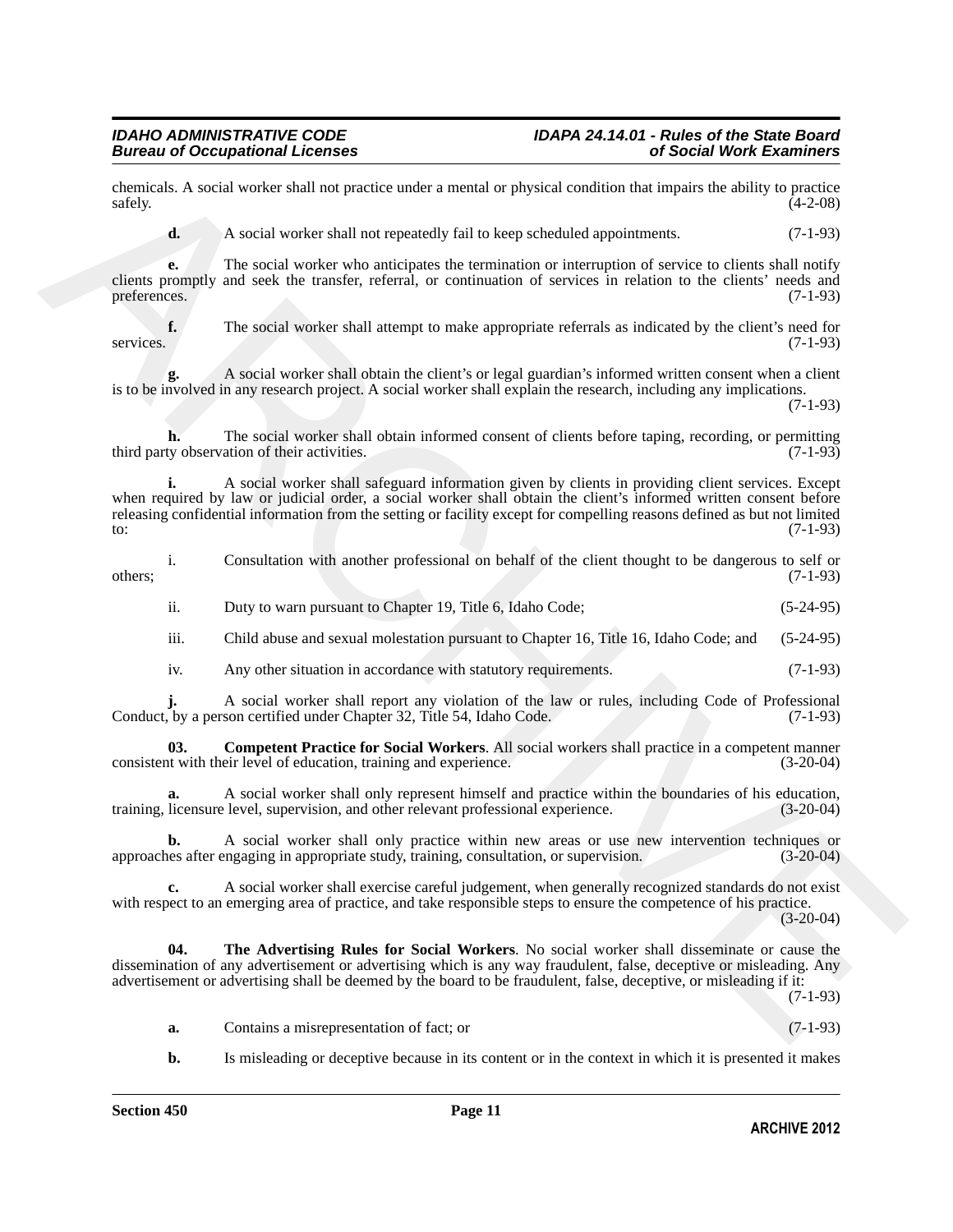### *Bureau of Occupational Licenses of Social Work Examiners*

### *IDAHO ADMINISTRATIVE CODE IDAPA 24.14.01 - Rules of the State Board*

orly a partial disclosure of relation forts. More specifically it is wideling and decopies for a solid vector of the specifical particle particle particle of the share of the specifical particle particle of the share of t only a partial disclosure of relevant facts. More specifically, it is misleading and deceptive for a social worker to advertise free services or services for a specific charge when in fact the social worker is transmitting a higher charge for the advertised services to a third party payor for payment or charges the patient or a third party. It is misleading and deceptive for a social worker or a group of social workers to advertise a social work referral service or bureau unless the advertisement specifically names each of the individual social workers who are participating in the referral service or bureau. (7-1-93)

**c.** Creates false or unjustified expectations of beneficial treatment or successful outcomes; or(7-1-93)

**d.** Fails to identify conspicuously the social worker or social workers referred to in the advertising as a social worker or social workers; or (7-1-93)

**e.** Contains any representation or claims, as to which the social worker, referred to in the advertising, erform: or  $(7-1-93)$ fails to perform; or

**f.** Contains any representation which identifies the social worker practice being advertised by a name which does not include the terms "social worker," "social work," or some easily recognizable derivation thereof; or (7-1-93)

**g.** Contains any representation that the practitioner has received any license or recognition by the state of Idaho or its authorized agents, which is superior to the license and recognition granted to any social worker who successfully meets the licensing requirements of Chapter 32. Title 54, Idaho Code: or (7-1-93) successfully meets the licensing requirements of Chapter 32, Title 54, Idaho Code; or

**h.** Appears in any classified directory, listing, or compendium under a heading, which when considered together with the advertisement, has the capacity or tendency to be deceptive or misleading with respect to the profession or professional status of the social worker; or (7-1-93) the profession or professional status of the social worker; or

<span id="page-11-6"></span><span id="page-11-5"></span>**i.** Contains any other representation, statement, or claim which is misleading or deceptive. (7-1-93)

#### <span id="page-11-0"></span>**451. -- 474. (RESERVED)**

#### <span id="page-11-1"></span>**475. DISCIPLINE (RULE 475).**

**01.** Civil Fine. The Board may impose a civil fine not to exceed one thousand dollars (\$1,000) upon a social worker for each violation of Section 54-3211, Idaho Code. (3-18-99) licensed social worker for each violation of Section 54-3211, Idaho Code.

<span id="page-11-7"></span>**02. Costs and Fees**. The Board may order a licensed social worker to pay the costs and fees incurred by the Board in the investigation or prosecution of the licensee for violation of Section 54-3211, Idaho Code.

(3-18-99)

#### <span id="page-11-2"></span>**476. -- 499. (RESERVED)**

#### <span id="page-11-3"></span>**500. RULEMAKING HISTORY PRIOR TO JULY, 1993 (RULE 500).** Adopted January 30, 1980 Re-adopted October 11, 1983 Revised December 15, 1983 Rule C.4. and E.1.c. Adopted Emergency Re-adopted February 23, 1985 Re-adopted November 25, 1985 Re-adopted February 16, 1988 Re-adopted January 22, 1990 (7-1-93)

<span id="page-11-4"></span>**501. -- 999. (RESERVED)**